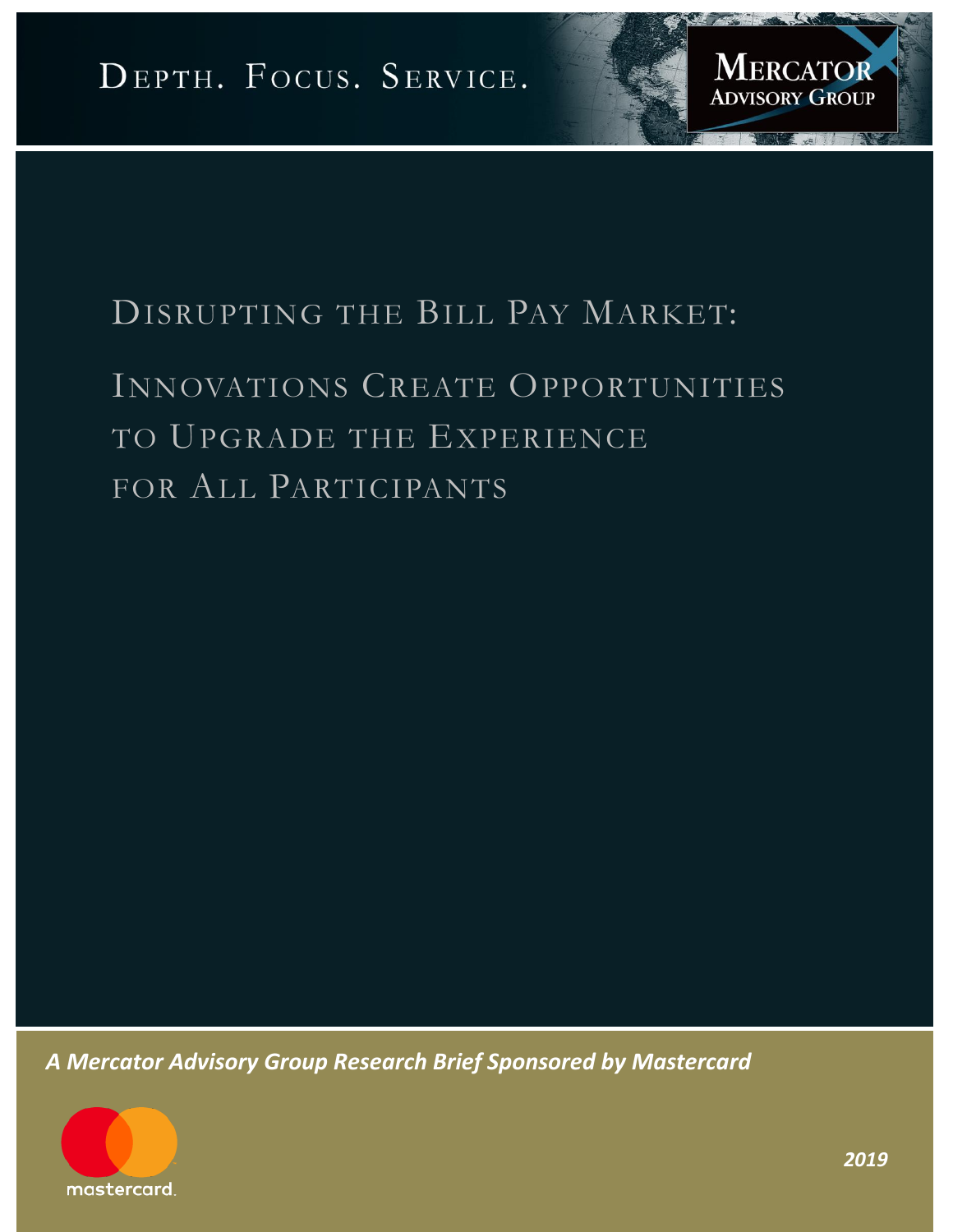

### *Contents*

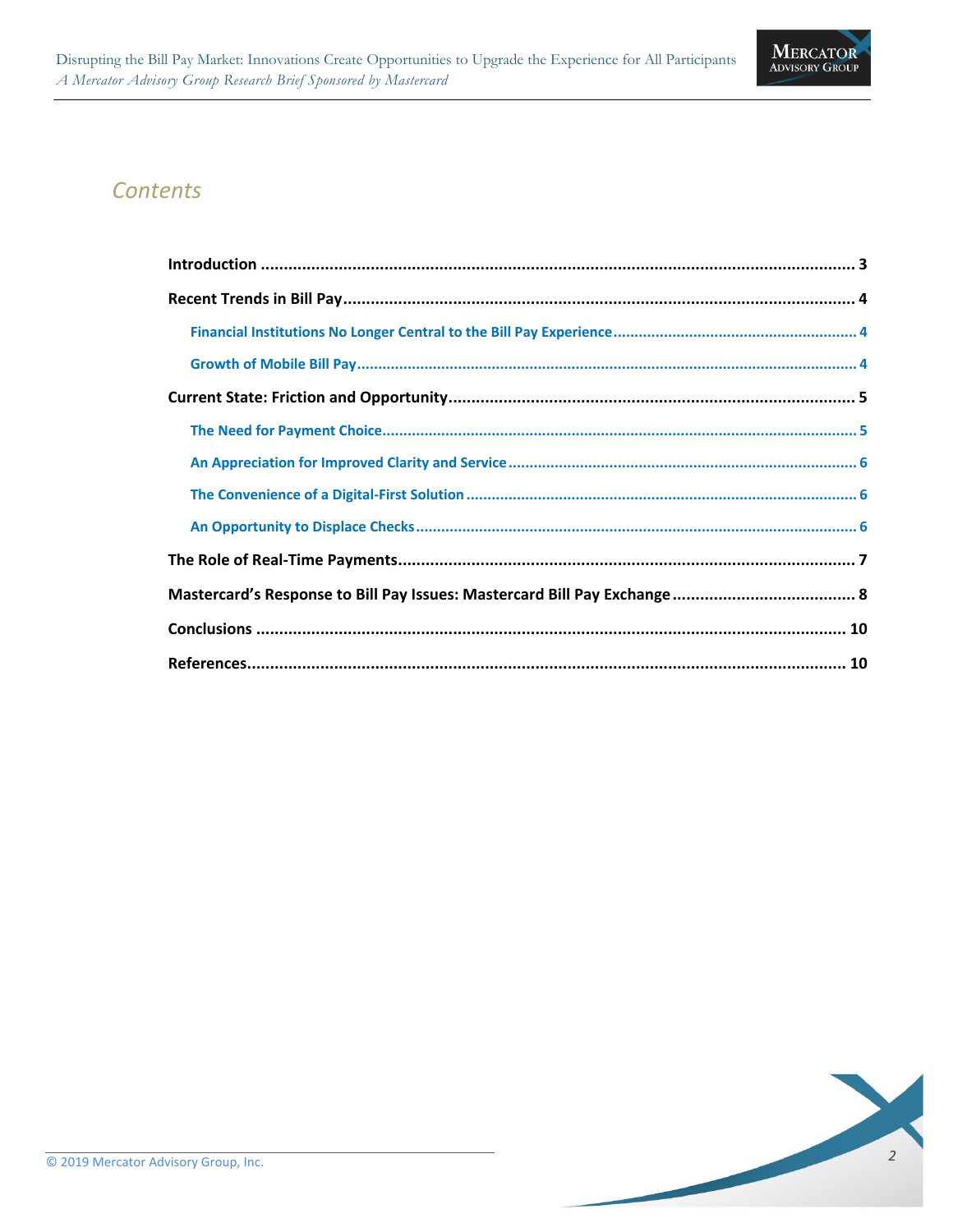

### <span id="page-2-0"></span>Introduction

"Every once in a while, a new technology, an old problem, and a big idea turn into an innovation." The author of this quote, engineer and inventor Dean Kamen, has applied it to innovations such as the Segway. His idea is also distinctly applicable to the financial services industry. The "old problem" of using cash and checks for person-toperson transactions spawned the innovations of P2P payments. Credit card fraud led to encryption and tokenization technology. Insecure and laggard money transfers are being addressed by real-time payments.

Now another financial services tangle is being recognized and transformed by technology. This one is as basic as paying bills, which has become complicated for the entire bill pay ecosystem, including consumers, banks and credit unions and other financial institutions (FIs), biller service providers, and the billers themselves by a puzzle of digital and analog transactions. For the transactional stakeholders in this market, bill pay represents an area ripe for innovation through technology and partnerships.

Bill pay transactions make up 30% of consumer spending, with the total estimated at more than \$4 trillion annually in the United States. This makes paying bills central to consumers' financial lives, but making an electronic bill payment, particularly when paying through bank bill pay, can be a complicated exercise for a consumer:

- Setting up a biller can be cumbersome and prone to errors.
- Consumers often can't see the amount owed or the details of each bill they are attempting to pay.
- The process lacks transparency, so consumers are unclear when payments are actually received by their billers, particularly with ACH-based payments.
- Consumers are not provided a choice of payment types.

The alternative of using billers' websites to pay bills is not easy either. For example, consumers have to remember unique logins and passwords required when paying with each biller individually. Potential security issues result as consumers enter their payment and other details on multiple websites.

For financial institutions and billers alike, bill pay transactions have been similarly complicated by a need to support varied payment types, the associated support expenses, as well as limited transparency. The market is due for a new bill pay solution to improve the customer experience and to help banks and billers capitalize on the opportunities to move the market toward more digital interactions. Innovation will also enable stronger engagement between financial institutions and consumers through bill pay services at a time when those relationships are fragmenting.

This research brief details the bill pay market's problems and innovations by covering four areas:

- Recent trends in consumer bill payments
- The opportunities present in the current bill pay market
- The role of real-time payments in bill pay
- Mastercard's role in market innovations through Mastercard Bill Pay Exchange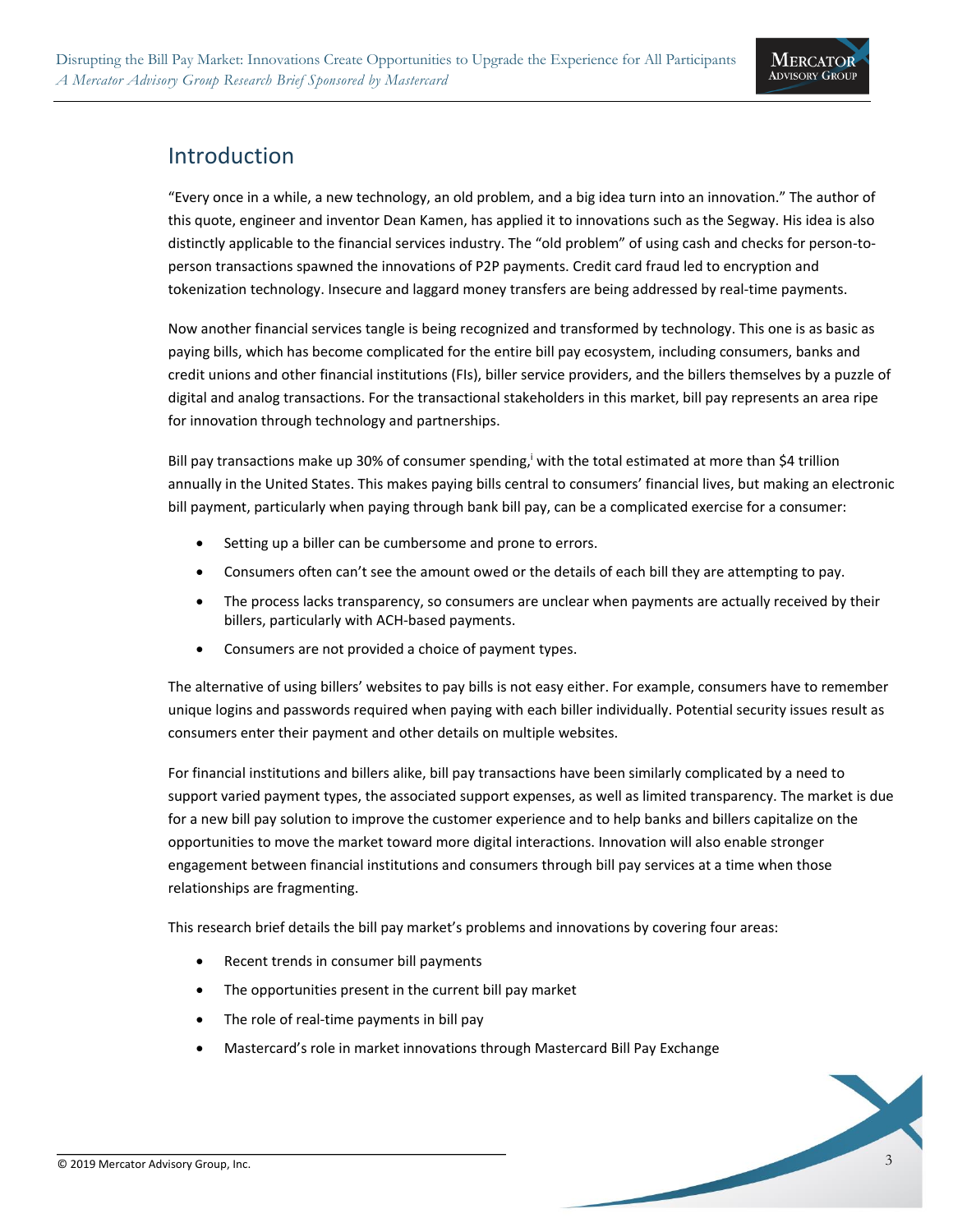

### <span id="page-3-0"></span>Recent Trends in Bill Pay

The two most striking trends in the current bill pay market have been consumers' move away from financial institutions and the growth of mobile bill pay.

#### <span id="page-3-1"></span>**Financial Institutions Are No Longer Central to the Bill Pay Experience**

Financial institutions' online banking websites, and later their mobile apps, were central to consumers' bill pay experience. Consumers who wanted to pay bills from their checking accounts electronically had one secure site where they could make all their payments. FI-based bill pay was championed as a great tool for customer retention. And yet, given the lack of revenue opportunities and the increasing costs for this service, financial institutions did not invest heavily in their bill pay capabilities, nor did they promote the service even as adoption of online and mobile banking grew.

Currently, as few as 27% of U.S. consumers<sup>ii</sup> make their online bill payments through their FI. In 2010, this number was closer to 40%. The dramatic drop has been the result of online bill pay users finding a better experience by paying directly on billers' websites. A consumer who pays bills online may go to different sites for credit card payments, utility bills, and insurance, healthcare expenses, telecom, and other bills. Biller-direct sites are offering benefits appreciated by consumers such as the choice of payment and the opportunity to see their entire bill, not just the amount due, and they are getting consumers' attention by communicating with them directly through alerts and notifications about their bills. These features are sufficiently beneficial that consumers are willing to go through the cumbersome effort of creating separate user names and passwords and logging into separate biller sites each time they need to pay a bill.

Running counter to this trend is the satisfaction that consumers show with their financial institutions' online and mobile app experience. In a survey conducted on behalf of American Bankers Association, 93% of U.S. consumers rated their respective banks' online and mobile app experience as "excellent," "very good," or "good." The survey also found that 70% of Americans use a mobile device to manage their bank account at least once per month and 46% do so more than three times per month.<sup>iii</sup> This data suggests that financial institutions have an opportunity to create a more coherent and comprehensive customer experience by including an engaging bill pay experience in the digital banking solution to become central to consumers' bill pay routine once again.

### <span id="page-3-2"></span>**Growth of Mobile Bill Pay**

Consumers are rapidly embracing mobile bill pay. An S&P U.S. Mobile Banking Survey found that 53% say bill pay is the most important mobile banking feature but 11% say it's not available via their bank's phone app.<sup>iv</sup> Mercator Advisory Group's CustomerMonitor Survey Series report on digital banking finds that of transactions consumers conduct with their mobile phone, the most common activity is paying a bill. In 2017, 31% of U.S. consumers *paid* their bills from a mobile phone and 28% *received* their bills through mobile phones directly from billers. The shift toward mobile for bill payments is underway.

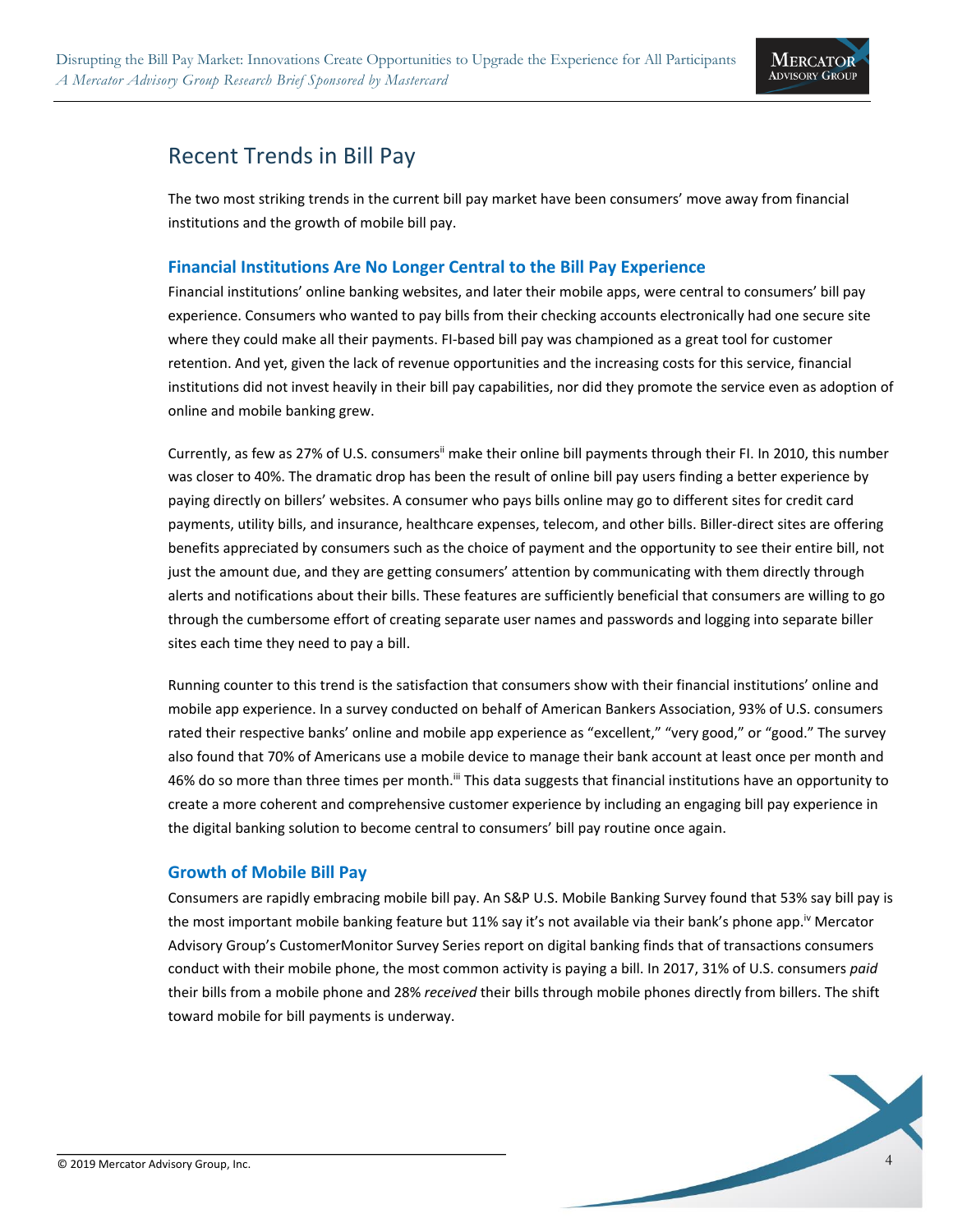

# <span id="page-4-0"></span>Current State: Friction and Opportunity

The bill pay market is fraught with legacy problems and is ready for a change. It is a massive yet inefficient market. Following is a review of the primary points of friction in the current market and how turning these around can create opportunity.

### <span id="page-4-1"></span>**The Need for Payment Choice**

In 2017, U.S. consumers paid more than half of their bills using payment cards according to the Federal Reserve's annual *Survey of Consumer Payment Choice*. Indeed, U.S. consumers made almost as many online bill payments as online purchases. As shown by the data in *Figure 1*, they used debit cards most frequently for both online purchases and online bill payments. In a typical month, they averaged 11 bill payments using debit, credit, or prepaid cards. They made about 5 bill payments from a bank account using electronic methods including recurring automated clearing house (ACH) transactions and 5 from a bank account using paper methods (cash, check, or money order).

#### *Figure 1: Online Purchase vs. Bill Pay*



[Source: Federal Reserve Bank of Boston, Research Data Report 18-3,](https://www.federalreserve.gov/paymentsystems/2017-December-The-Federal-Reserve-Payments-Study.htm) *The 2016 and 2017 Surveys of Consumer [Payment Choice: Summary Results](https://www.federalreserve.gov/paymentsystems/2017-December-The-Federal-Reserve-Payments-Study.htm)*

Consumers have the right to use different payment options depending on need and situation. In fact, many use multiple channels sequentially to complete a financial transaction, starting in one channel and continuing or finishing in another.<sup>y</sup> For bill pay, many consumers choose to spread their payments across different payment types for several reasons: (1) the convenience of certain payment types, (2) the opportunity to earn rewards (e.g., credit card rewards, debit card rewards, or a benefit offered by the biller), and (3) the opportunity to pay over a period of time as needed.

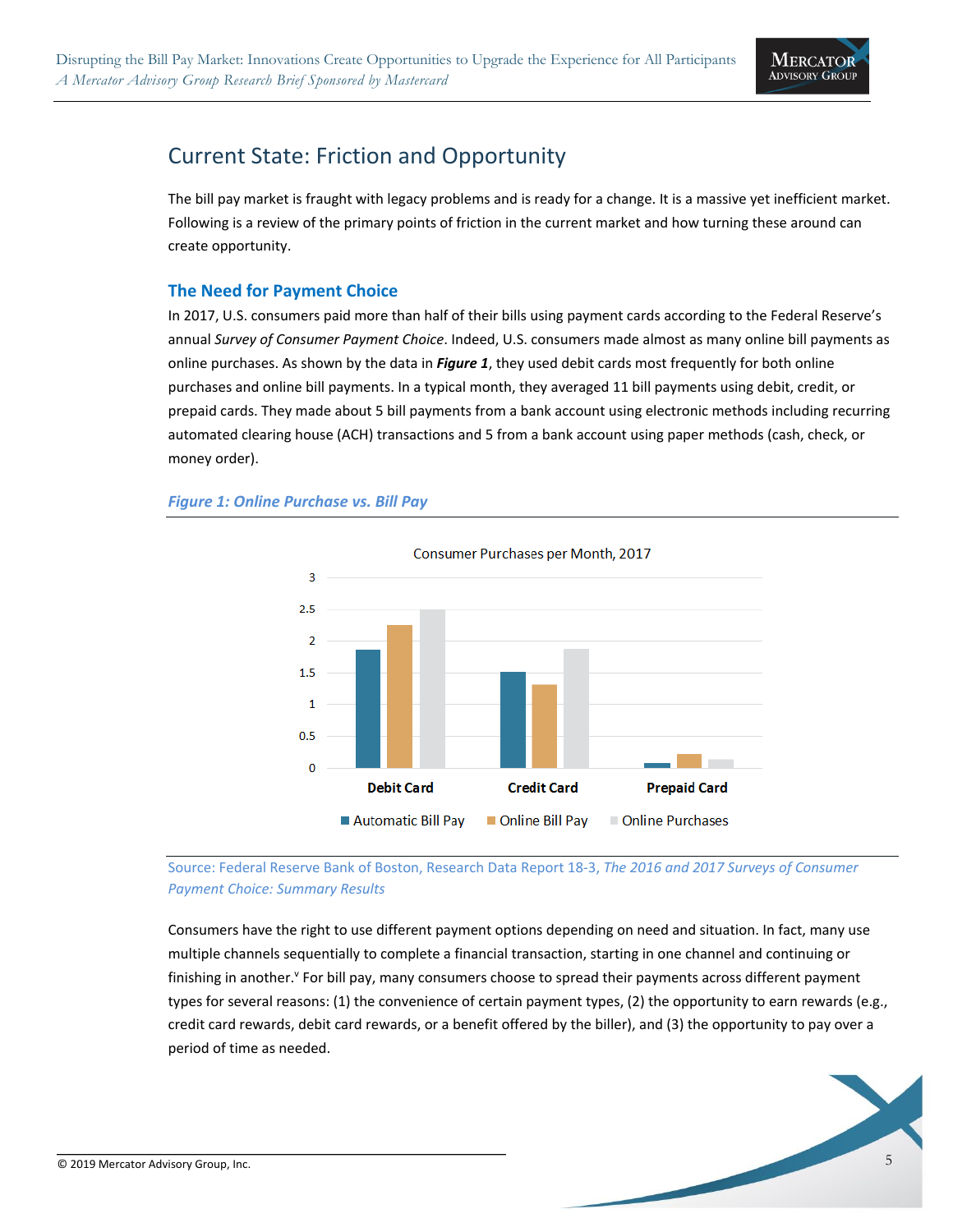

For financial institutions, this mix of payment methods represents a missed opportunity as most FI-based bill pay solutions offer only one option—the ability to pay from a checking account at that institution. Offering choice gives the FI an opportunity to capture a substantial revenue stream and increase the strength of customer relationships. By embracing a more advanced bill pay opportunity, FIs gain three key benefits described later in this paper.

#### <span id="page-5-0"></span>**An Appreciation for Improved Clarity and Service**

If there is one thing that the bill pay ecosystem has learned from the dramatic shift of payments from financial institutions to billers' sites, it is that consumers are drawn to those biller sites because of the information they receive there and the ability to take action immediately. They are able to view a digital version of their bill with complete details, review their previous payment history, dispute charges if needed, receive confirmation that their payment has been received by the biller, and set up alerts and reminders for future payment due dates. Although setting up a relationship with each biller is time-consuming and potentially poses a security risk as consumers establish their payment credentials with each biller, consumers are willing to go through the hassle for the improved transparency and support that they gain.

#### <span id="page-5-1"></span>**The Convenience of a Digital-First Solution**

As consumers choose the convenience of paying more bills digitally and with a clear shift toward mobile, a solution built with a "digital-first" approach will attract more users and has built-in opportunities. Online and mobile channels with the right technology represent a communication platform for notifications, payment tracking, and connections with budgeting solutions. Financial institutions are a natural fit to bring all these digital capabilities together in one place, providing a holistic view of a bill payer's obligations.

### <span id="page-5-2"></span>**An Opportunity to Displace Checks**

Despite the increased use of the digital channel in 2017, U.S. consumers on average wrote 1.72 checks to pay a bill each month.<sup>vi</sup> That equates to billions of bills being paid by consumers writing checks and dropping them in the mail. Some payers will always be reluctant to change habits despite the benefits of paying a bill through more efficient digital means, not the least of which is knowing that the bill has been paid. These benefits suggest that much of the current check use can be wrung from the bill pay process if the message of better options is communicated.

Even consumers who are familiar with online and mobile bill pay services continue writing checks. They do so because they want to make a payment from an account not set up with the financial institution they use to pay bills, or where it is uncertain if the biller can be paid electronically. Many also think that by using the mail they are controlling the timing of the payment. The right solution, with payment choice, payment timing, a pay-anyone option, and confirmation of payment, can vastly reduce usage of checks. Certainly financial institutions and billers champion the effort since checks are costly to process and manage and are more susceptible to fraud.

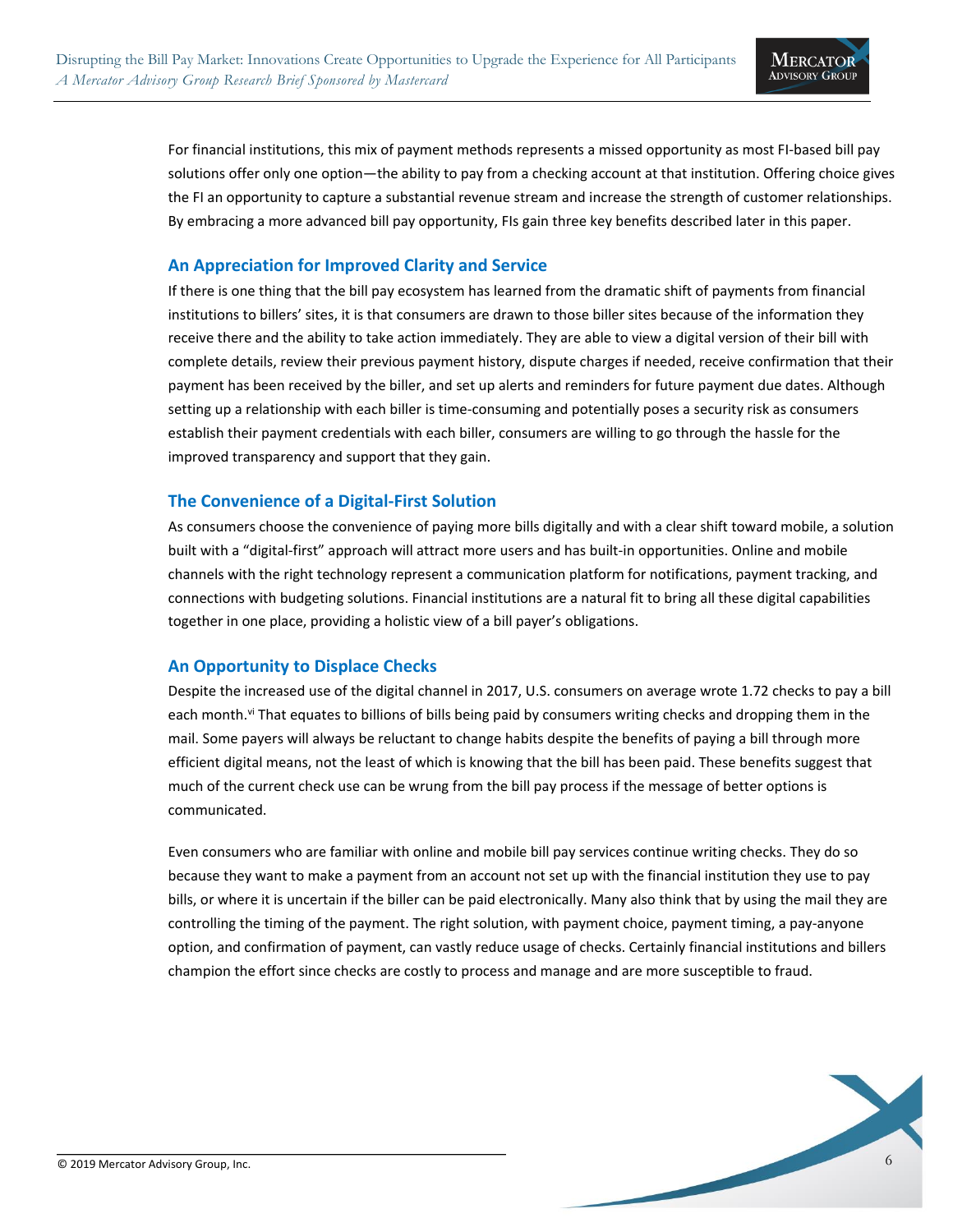

# <span id="page-6-0"></span>The Role of Real-Time Payments

Real-time payment solutions in the United States are still evolving, but the benefits they offer to the bill pay market are already getting attention. The near-instant settlement of good funds gives consumers an option to avoid late payments and the associated fines as well as provides the peace of mind that a bill was paid with certainty. Real-time payments have benefits for billers because they receive irrefutable funds that can be immediately used for other business needs. Just as important as the speed of a real-time payment transaction is the quantity of data that accompanies the payment. Leveraging the expanded real-time messaging capabilities provides the necessary information to match a bill with its payment, making reconciliation automatic and fast for billers, improving efficiencies and reducing costs.

In this environment, the biller sends the payer a notification via text, push notification, or email informing that the bill is due and requesting payment. The notification includes access to billing details. Upon receipt of the bill, the payer can respond by crediting the biller with funds immediately or scheduling a timeframe for the payment to be made. The payment can be made from a variety of funding sources including a checking account, debit card, credit card, or another eligible source. The biller sends confirmation data back within seconds so the consumer is assured that the bill has been paid. An example of this Request for Payment process is illustrated in *Figure 2***.**



#### *Figure 2: Real-Time Payments Process in Bill Pay*

Source: Mastercard, Real-Time Payments Report

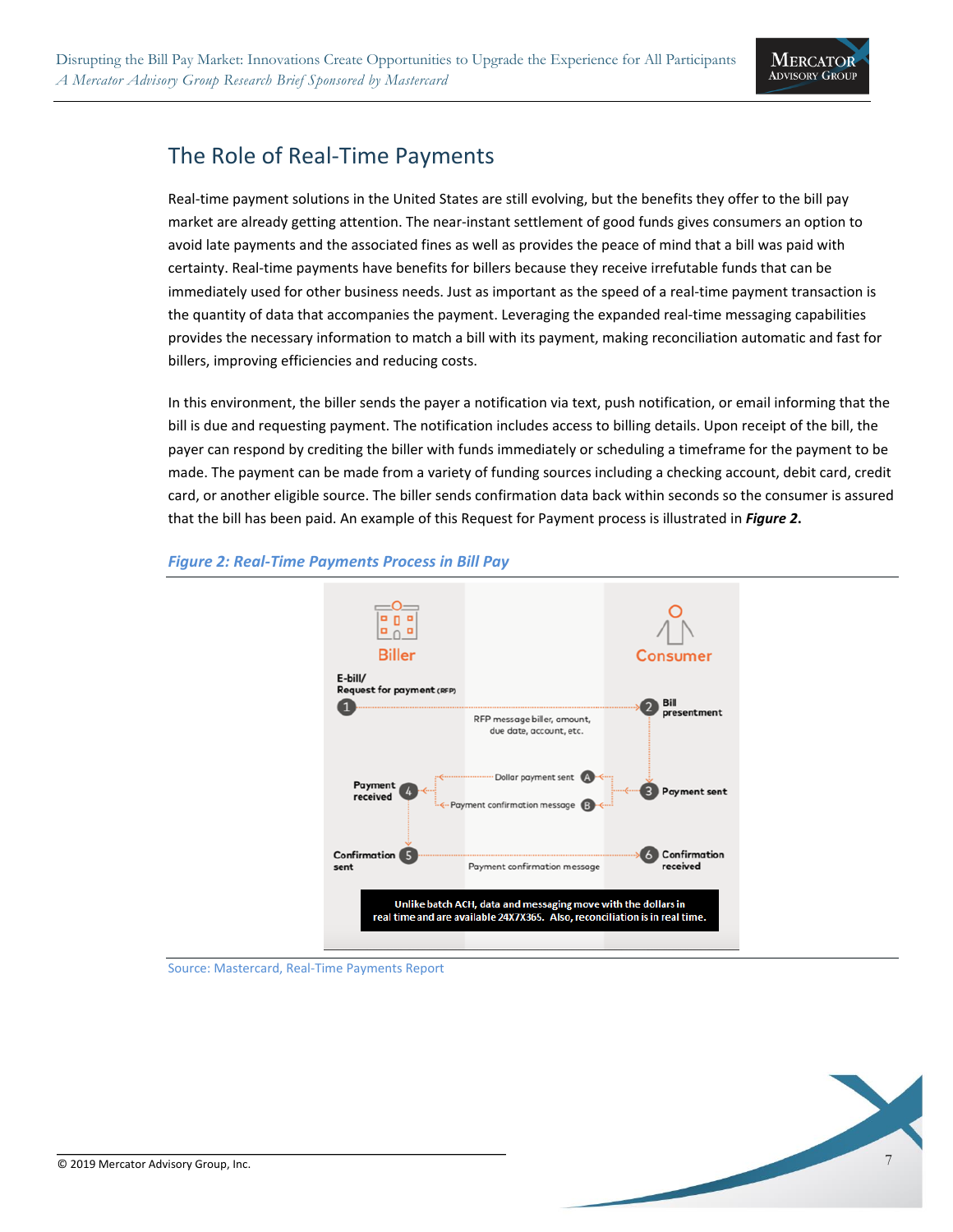

## <span id="page-7-0"></span>Mastercard's Response to Bill Pay Challenges: Bill Pay Exchange

Taking into consideration all the current friction points, trends, and new opportunities, any transformative innovation in the bill pay market would need to improve the customer experience, embrace mobile payments, incorporate real-time payments, and provide an accessible platform for billers and banks to work together. Mastercard has entered the market with Mastercard Bill Pay Exchange—a mobile-first bill payment solution that will offer viewing and paying bills in a single place, an easier/automated biller setup, broad bill presentment, payment choice, and enhanced messaging. The solution will also add the power of real-time payments once the industry is ready.

Mastercard is leveraging strategic partnerships and its real-time messaging capabilities from Vocalink to create the Bill Pay Exchange with accepted standards for banks, processors, biller service providers, and billers. Bill Pay Exchange is building on three decades of experience where Mastercard has a network of 135,000 billers through the existing Mastercard Remote Payment and Presentment Service (RPPS), which currently manages 45 million electronic payments every month.

Partnerships with banks and billers are critical to bringing Mastercard Bill Pay Exchange to life. Financial institutions and processors will be able to integrate their online and mobile user experience via APIs. Banks and billers can sign on with industry technology partners to facilitate systems integration, real-time payment messaging, and confirmation. In addition, billing information provided will enable FIs to auto-suggest billers to their customers so they don't have to manually add the businesses to whom they make regular payments. This remedies a major consumer pain point.

Mastercard Bill Pay Exchange seeks to transform the billing experience by the unification of billing statements, transparency of data, and mobile platform and is focused on providing:

- *1. Payment options.* The Bill Pay Exchange solution offers a variety of payment options so that consumers can choose the one(s) that best fit the way they want to pay. Payment options will encourage consumers to pay electronically, not with checks.
- *2. Easy biller setup.* Requiring less input from users speeds biller setup and reduces errors.
- *3. Real-time messaging.* The technology adds reliability for consumers and billers, taking out the guesswork concerning when bills will actually be paid. Billers that are not enabled for real-time payments will still receive transaction messaging in real time.
- *4. Improved communications.* Consumers can receive notifications and reminders about their bills so as to keep track and not miss any important payments due. They will also receive real-time confirmation of their payments so there is no question that their bills have been paid.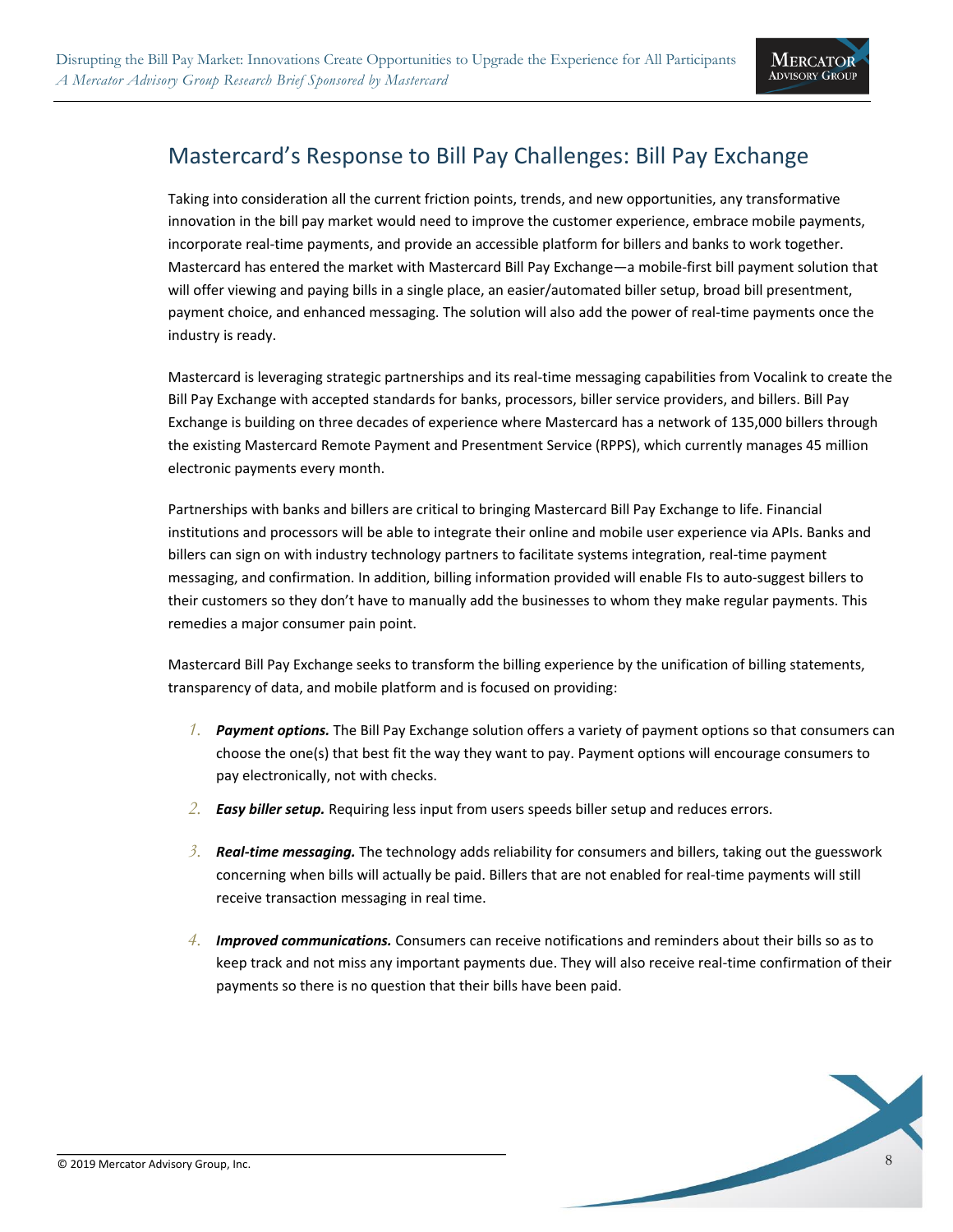

*5. Clarity through enhanced data.* Billers will receive more transaction data to facilitate more accurate and faster bill reconcilement.

*Figure 3* lists the pain points inherent in the current bill pay process and indicates how Mastercard Bill Pay Exchange offers solutions.

#### *Figure 3: From Bank Bill Paying Pain Points to Improvements with Mastercard Bill Pay Exchange*



Source: Mercator Advisory Group

One of the industry bill presentment and payment platform providers, Transactis, has been working with Mastercard to bring Bill Pay Exchange to market. Its CEO, Joe Proto, stated:

Neither the Bank Bill Pay model nor the Biller Direct model offers a holistic experience for consumers or businesses because billing data and bill payments are not integrated. Mastercard Bill Pay Exchange offers transformational technology for banks to bring a seamless billing and payment experience to both consumers and businesses. Transactis is eager to help Mastercard integrate the advantages of Biller Direct to help reinvent Bank Bill Pay. We created Transactis to help banks drive value for their clients with advanced Biller Direct technology. As a partner to Mastercard Bill Pay Exchange, Transactis helps promote next generation solutions for banks to make payments not just faster but smarter for both consumers and businesses.

The consumer experience is set to launch in the second half of 2019 and will be offered to financial institutions.

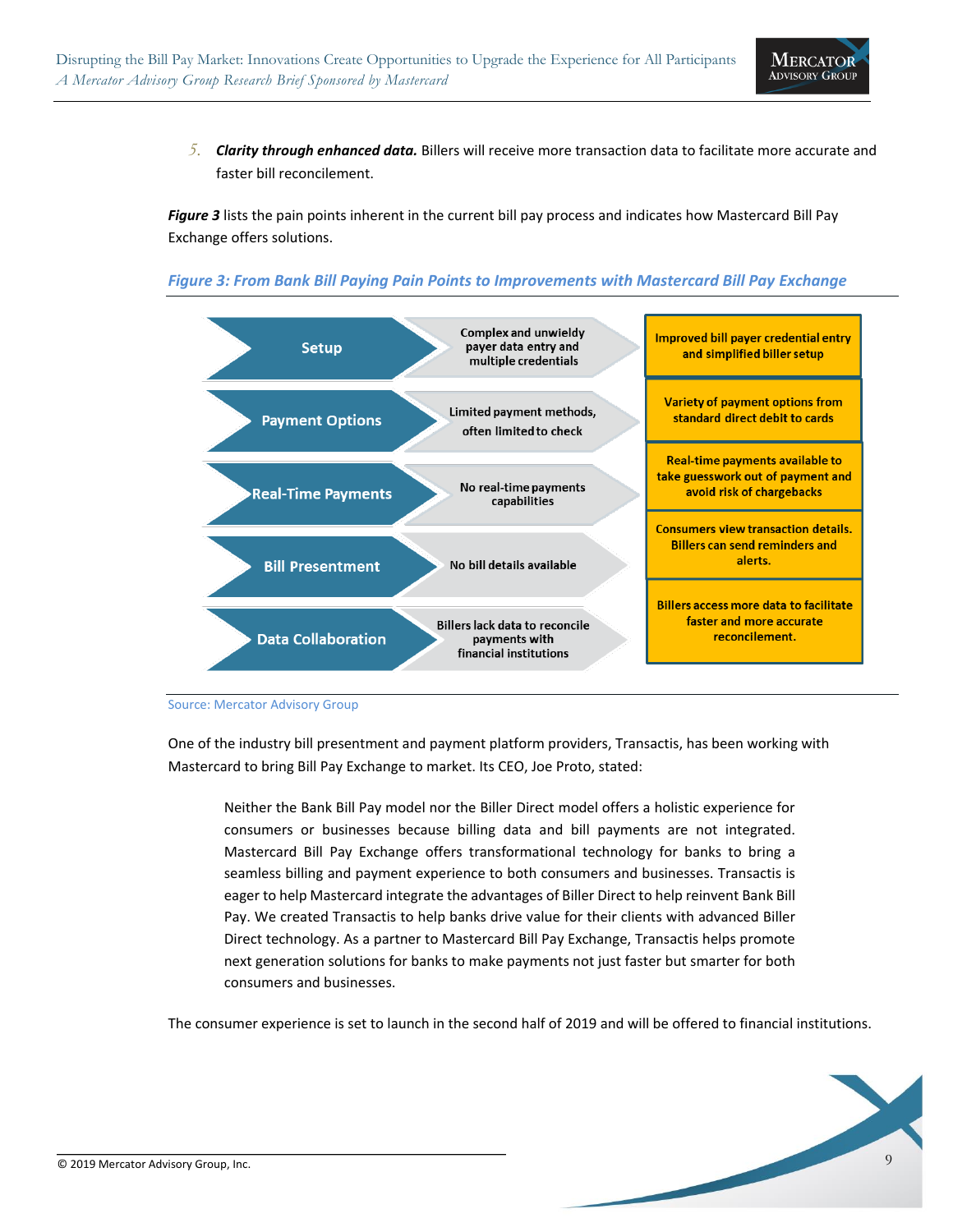

# <span id="page-9-0"></span>**Conclusions**

The current state of bill pay remains decidedly analog despite the rise of online and mobile payments, which are meant to provide digital efficiency. For the consumer, bill payment is a complicated process that needs to be streamlined. For financial institutions, billers, processors, and other participants in the bill pay ecosystem, the current state of bill pay has led to diminishing returns from what could be a source of customer loyalty and engagement.

Innovation in this market is needed to serve the bill pay ecosystem well. Mastercard's Bill Pay Exchange is an industry solution that endeavors to provide an upgrade by directly addressing key pain points with digital solutions, transparency, improved data, and the benefits of real-time payments to solve existing pain points and further eliminate paper checks. Banks and credit unions can strengthen their relationships with customers and members through a holistic bill payments offering that includes billing partners. Billers get a new payment channel, decreased costs, and reduced collections.

By improving the digital bank bill pay experience, with mobile-first and integrated real-time payments options, banks and billers will keep pace with the most important part of the bill payment equation: the consumer.

### References

<sup>i</sup> [https://www.frbatlanta.org/-/media/documents/banking/consumer-payments/research-data-reports/2018/the-2016](https://www.frbatlanta.org/-/media/documents/banking/consumer-payments/research-data-reports/2018/the-2016-and-2017-surveys-of-consumer-payment-choice-summary-results/rdr1803.pdf) [and-2017-surveys-of-consumer-payment-choice-summary-results/rdr1803.pdf](https://www.frbatlanta.org/-/media/documents/banking/consumer-payments/research-data-reports/2018/the-2016-and-2017-surveys-of-consumer-payment-choice-summary-results/rdr1803.pdf)

ii <https://www.digitaltransactions.net/consumers-increasing-pay-billers-directly-rather-than-through-bank-sites/>

iii <https://www.aba.com/Press/Pages/111318MorningConsultResults.aspx>

iv [https://www.spglobal.com/marketintelligence/en/news-insights/research/u-s-mobile-banking-survey-participants](https://www.spglobal.com/marketintelligence/en/news-insights/research/u-s-mobile-banking-survey-participants-increasingly-hooked-on-payments)[increasingly-hooked-on-payments](https://www.spglobal.com/marketintelligence/en/news-insights/research/u-s-mobile-banking-survey-participants-increasingly-hooked-on-payments)

<sup>v</sup> Mercator Advisory Group, *Digital Banking: Improvements Needed to Compete with Fintech, April 2018, <https://www.mercatoradvisorygroup.com/Reports/Digital-Banking--Improvements-Needed-to-Compete-with-Fintech/>*

vi [https://www.bostonfed.org/publications/research-data-report/2018/the-2016-and-2017-surveys-of-consumer](https://www.bostonfed.org/publications/research-data-report/2018/the-2016-and-2017-surveys-of-consumer-payment-choice-summary-results.aspx)[payment-choice-summary-results.aspx](https://www.bostonfed.org/publications/research-data-report/2018/the-2016-and-2017-surveys-of-consumer-payment-choice-summary-results.aspx)

### **Copyright Notice**

External publication terms for Mercator Advisory Group information and data: Any Mercator Advisory Group information that is to be used in advertising, press releases, or promotional materials requires prior written approval from the appropriate Mercator Advisory Group research director. A draft of the proposed document should accompany any such request. Mercator Advisory Group reserves the right to deny approval of external usage for any reason.

Copyright 2019, Mercator Advisory Group, Inc. Reproduction without written permission is completely forbidden.